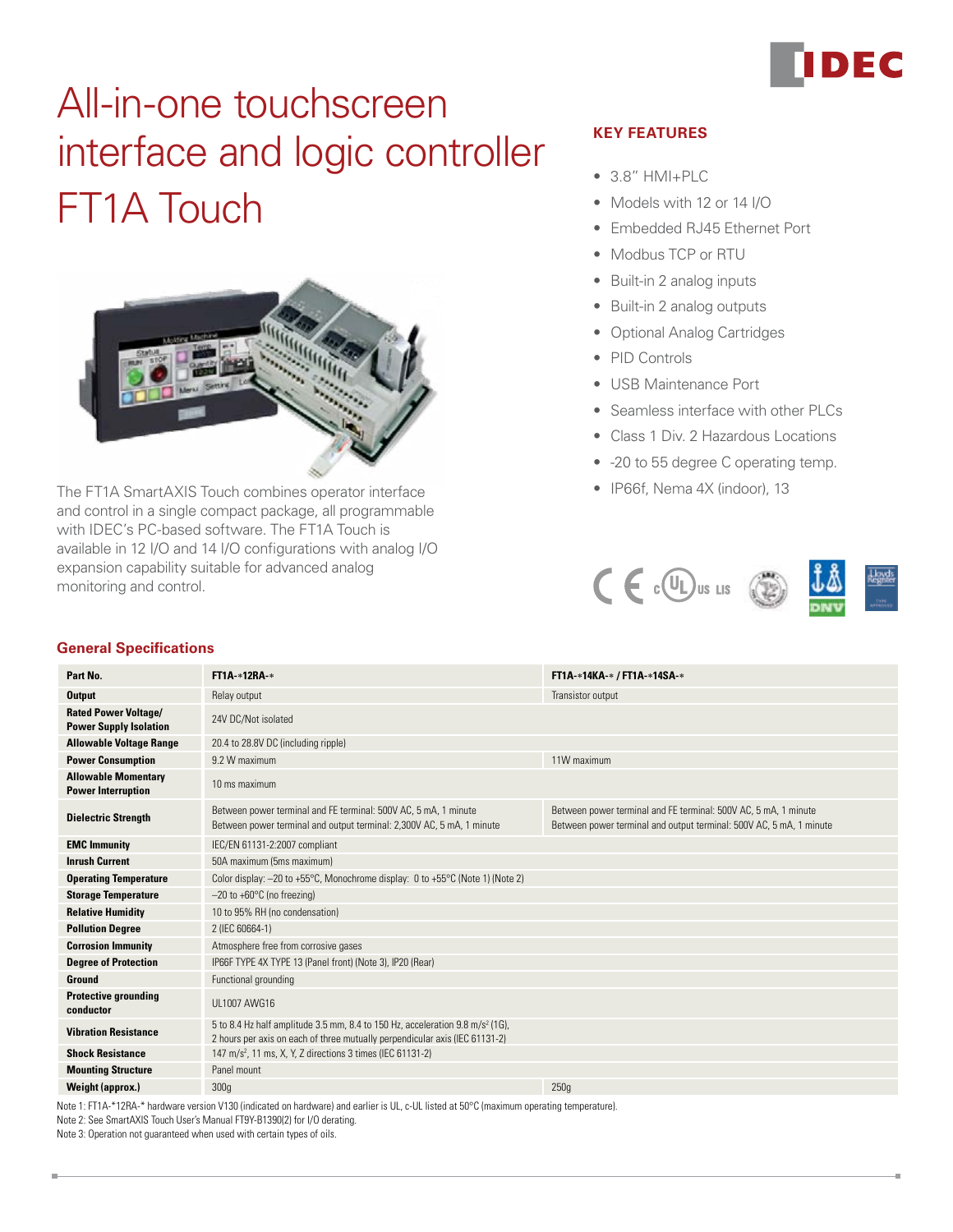#### **Function Specifications**

|                                                                     | <b>Part Number</b>                            |                                                                        |  |                             | FT1A-*12RA-*                                                                                                               | <b>FT1A-*14KA-*</b>                                                    | FT1A-*14SA-* |  |
|---------------------------------------------------------------------|-----------------------------------------------|------------------------------------------------------------------------|--|-----------------------------|----------------------------------------------------------------------------------------------------------------------------|------------------------------------------------------------------------|--------------|--|
|                                                                     | <b>Control System</b>                         |                                                                        |  |                             | Stored program system                                                                                                      |                                                                        |              |  |
|                                                                     | <b>Instruction</b>                            | <b>Basic Instructions</b>                                              |  |                             | 42 types                                                                                                                   |                                                                        |              |  |
|                                                                     | <b>Words</b>                                  | <b>Advanced Instructions</b>                                           |  |                             | 98 types<br>99 types                                                                                                       |                                                                        |              |  |
|                                                                     | <b>Program Capacity</b>                       |                                                                        |  |                             | Program size: 47.4 kB, Configuration memory capacity: 5 MB                                                                 |                                                                        |              |  |
| Ladder Program                                                      | <b>Basic Instruction</b><br>Processing        |                                                                        |  |                             | 1850µs/1,000 steps                                                                                                         |                                                                        |              |  |
|                                                                     | Time                                          | <b>END Processing</b>                                                  |  |                             | 5 msec minimum                                                                                                             |                                                                        |              |  |
|                                                                     |                                               |                                                                        |  |                             |                                                                                                                            |                                                                        |              |  |
|                                                                     | <b>FB</b>                                     |                                                                        |  |                             | 37 types                                                                                                                   |                                                                        |              |  |
|                                                                     | <b>Program Capacity</b>                       |                                                                        |  |                             | Program size: 38kB, Configuration memory capacity: 5MB                                                                     |                                                                        |              |  |
|                                                                     |                                               | FB (Note 1)                                                            |  |                             |                                                                                                                            | 1,000                                                                  |              |  |
| 읊                                                                   | No. of FB                                     | Timer (T)                                                              |  |                             |                                                                                                                            | 200                                                                    |              |  |
|                                                                     |                                               | Counter (C)                                                            |  |                             |                                                                                                                            | 200                                                                    |              |  |
|                                                                     | <b>Basic Instruction</b><br><b>Processing</b> |                                                                        |  |                             | 4ms/100                                                                                                                    |                                                                        |              |  |
|                                                                     | <b>Time</b>                                   | <b>END Processing</b>                                                  |  |                             |                                                                                                                            | 5ms minimum                                                            |              |  |
|                                                                     | <b>User Program Storage</b>                   |                                                                        |  |                             | Flash ROM (100,000 times)                                                                                                  |                                                                        |              |  |
|                                                                     |                                               | <b>Inputs</b>                                                          |  |                             | 8 (V3.90 or above: 90 max. can be added with                                                                               | 8 (90 max. can be added with remote I/O master function)               |              |  |
|                                                                     | I/O Points                                    |                                                                        |  |                             | remote I/O master function)<br>4 (V3.90 or above: 54 max. can be added with                                                |                                                                        |              |  |
|                                                                     |                                               | <b>Outputs</b>                                                         |  |                             | remote I/O master function)                                                                                                | 4 (54 max. can be added with remote I/O master function)               |              |  |
|                                                                     | <b>Analog Input</b>                           |                                                                        |  |                             | 2 (V3.90 or above: 24 max. can be added with                                                                               | 2 (4 max. can be added with analog cartridge, and 24 max. can be added |              |  |
|                                                                     |                                               |                                                                        |  |                             | remote I/O master function)                                                                                                | with remote master function)                                           |              |  |
|                                                                     | <b>Analog Output</b>                          |                                                                        |  |                             |                                                                                                                            | 2 (4 max. can be added with analog cartridge)                          |              |  |
|                                                                     | <b>Internal Relays</b>                        |                                                                        |  |                             |                                                                                                                            | 1,024                                                                  |              |  |
|                                                                     | <b>Shift Registers</b>                        |                                                                        |  |                             |                                                                                                                            | 128                                                                    |              |  |
|                                                                     | <b>Data Registers</b>                         |                                                                        |  |                             |                                                                                                                            | 2000                                                                   |              |  |
|                                                                     | <b>Special Data Registers</b>                 |                                                                        |  |                             |                                                                                                                            | 200                                                                    |              |  |
|                                                                     | <b>Counters</b>                               |                                                                        |  |                             |                                                                                                                            | 200                                                                    |              |  |
|                                                                     | Timer (1ms, 10 ms, 100 ms, 1s)                |                                                                        |  |                             |                                                                                                                            | 200                                                                    |              |  |
| <b>Clock</b>                                                        |                                               |                                                                        |  |                             | Precision: ±30 seconds/month (25°C, typical)                                                                               |                                                                        |              |  |
| <b>Backup Data</b>                                                  |                                               | Internal relays, shift registers, counters, data registers, clock data |  |                             |                                                                                                                            |                                                                        |              |  |
| <b>RAM Backup</b>                                                   | <b>Backup Duration</b>                        |                                                                        |  |                             | Approximately 30 days (typical) at 25°C after backup battery is fully charged                                              |                                                                        |              |  |
|                                                                     | <b>Battery</b>                                |                                                                        |  |                             | Lithium secondary battery                                                                                                  |                                                                        |              |  |
|                                                                     | <b>Charging Time</b>                          |                                                                        |  |                             |                                                                                                                            | Approximately 15 hours required to charge from 0 to 90%                |              |  |
|                                                                     | <b>Replaceability</b>                         |                                                                        |  |                             | Not possible<br>Keep data check, power failure check, watchdog timer check, timer/counter preset value change error check, |                                                                        |              |  |
|                                                                     | <b>Self-Diagnostic Functions</b>              |                                                                        |  |                             |                                                                                                                            | user program syntax check, user program execution check                |              |  |
|                                                                     | <b>Input Filter</b>                           |                                                                        |  |                             |                                                                                                                            | No filter, 3 to 15 ms (selectable in increments of 1 ms)               |              |  |
|                                                                     | <b>Catch Input/Interrupt Input</b>            |                                                                        |  |                             | 4/4                                                                                                                        |                                                                        |              |  |
|                                                                     |                                               |                                                                        |  |                             |                                                                                                                            |                                                                        |              |  |
| High-speed                                                          | <b>Maximum Counting</b>                       | <b>Frequency and Points</b>                                            |  | Single/two-phase selectable | 1 (5 kHz, multiple 2/4, single-phase cannot be used)                                                                       |                                                                        |              |  |
|                                                                     | Counter                                       |                                                                        |  | Single-phase                | 4 (x 10 kHz)                                                                                                               |                                                                        |              |  |
|                                                                     | <b>Counting Range</b>                         |                                                                        |  |                             | 0 to 4,294,967,295 (32 bits)                                                                                               |                                                                        |              |  |
|                                                                     | <b>Operation Mode</b>                         |                                                                        |  |                             | Rotary encoder mode and adding counter mode                                                                                |                                                                        |              |  |
|                                                                     |                                               | <b>Built-in Points</b>                                                 |  |                             |                                                                                                                            | $\overline{2}$                                                         |              |  |
|                                                                     | <b>Analog Voltage</b>                         | <b>Input Range</b>                                                     |  |                             | 0 to 10V DC                                                                                                                | 0 to 10V DC (voltage input) /4 to 20 mA (current input)                |              |  |
| <b>Inputs</b>                                                       |                                               | <b>Input Impedance</b>                                                 |  |                             | 78 kΩ                                                                                                                      | 78 k $\Omega$ (voltage input) / 250 $\Omega$ (current input)           |              |  |
|                                                                     |                                               | <b>Digital Resolution</b>                                              |  |                             | 0 to 1,000 (10 bits)                                                                                                       |                                                                        |              |  |
|                                                                     | <b>Number of Relay Outputs</b>                |                                                                        |  |                             | 10A relay: 4                                                                                                               |                                                                        |              |  |
|                                                                     | <b>Number of Transistor Outputs</b>           | <b>Built-in Points</b>                                                 |  |                             | $\overline{\phantom{m}}$                                                                                                   | $4$ (sink)                                                             | 4 (source)   |  |
|                                                                     |                                               |                                                                        |  |                             |                                                                                                                            | $\overline{c}$                                                         |              |  |
|                                                                     | <b>Analog Output</b>                          | <b>Output Range</b>                                                    |  |                             | 0 to 10V DC (voltage output) /4 to 20 mA (current output)                                                                  |                                                                        |              |  |
| <b>Digital Resolution</b>                                           |                                               |                                                                        |  |                             | 0 to 1,000 (10 bits)                                                                                                       |                                                                        |              |  |
| <b>USB-mini B (Note 2)</b><br>USB-A (Note 2)                        |                                               |                                                                        |  | $\times$                    |                                                                                                                            |                                                                        |              |  |
|                                                                     |                                               |                                                                        |  |                             | $\times$                                                                                                                   |                                                                        |              |  |
|                                                                     | <b>RS232C (Note 2)</b>                        |                                                                        |  |                             | $\times$                                                                                                                   |                                                                        |              |  |
| <b>RS485/422 (Note 2)</b><br><b>Ethernet</b>                        |                                               |                                                                        |  |                             | $\times$<br>$\times$                                                                                                       |                                                                        |              |  |
| Port <sub>2</sub><br><b>Expansion Communication Ports</b><br>Port 3 |                                               |                                                                        |  |                             |                                                                                                                            |                                                                        |              |  |
|                                                                     |                                               |                                                                        |  |                             |                                                                                                                            |                                                                        |              |  |
|                                                                     |                                               |                                                                        |  |                             |                                                                                                                            |                                                                        |              |  |
| <b>Memory Cartridge</b>                                             |                                               |                                                                        |  |                             |                                                                                                                            |                                                                        |              |  |
|                                                                     | <b>SD Memory Card</b>                         |                                                                        |  |                             |                                                                                                                            |                                                                        |              |  |
|                                                                     |                                               |                                                                        |  | <b>Number of Ports</b>      |                                                                                                                            | $\mathbf{2}$                                                           |              |  |
|                                                                     | <b>Analog Cartridge Interface</b>             |                                                                        |  |                             |                                                                                                                            |                                                                        |              |  |
|                                                                     |                                               |                                                                        |  | <b>Connectable Cards</b>    |                                                                                                                            | 4 (FC6A-PJ2A, FC6A-PK2AV, FC6A-PK2AW, FC6A-PJ2CP)                      |              |  |
|                                                                     |                                               | Note 1: Except for timer, counter, input FB, and output FB.            |  |                             |                                                                                                                            |                                                                        |              |  |

٠

Note 1: Except for timer, counter, input FB, and output FB. Note 2: Not isolated from internal circuits.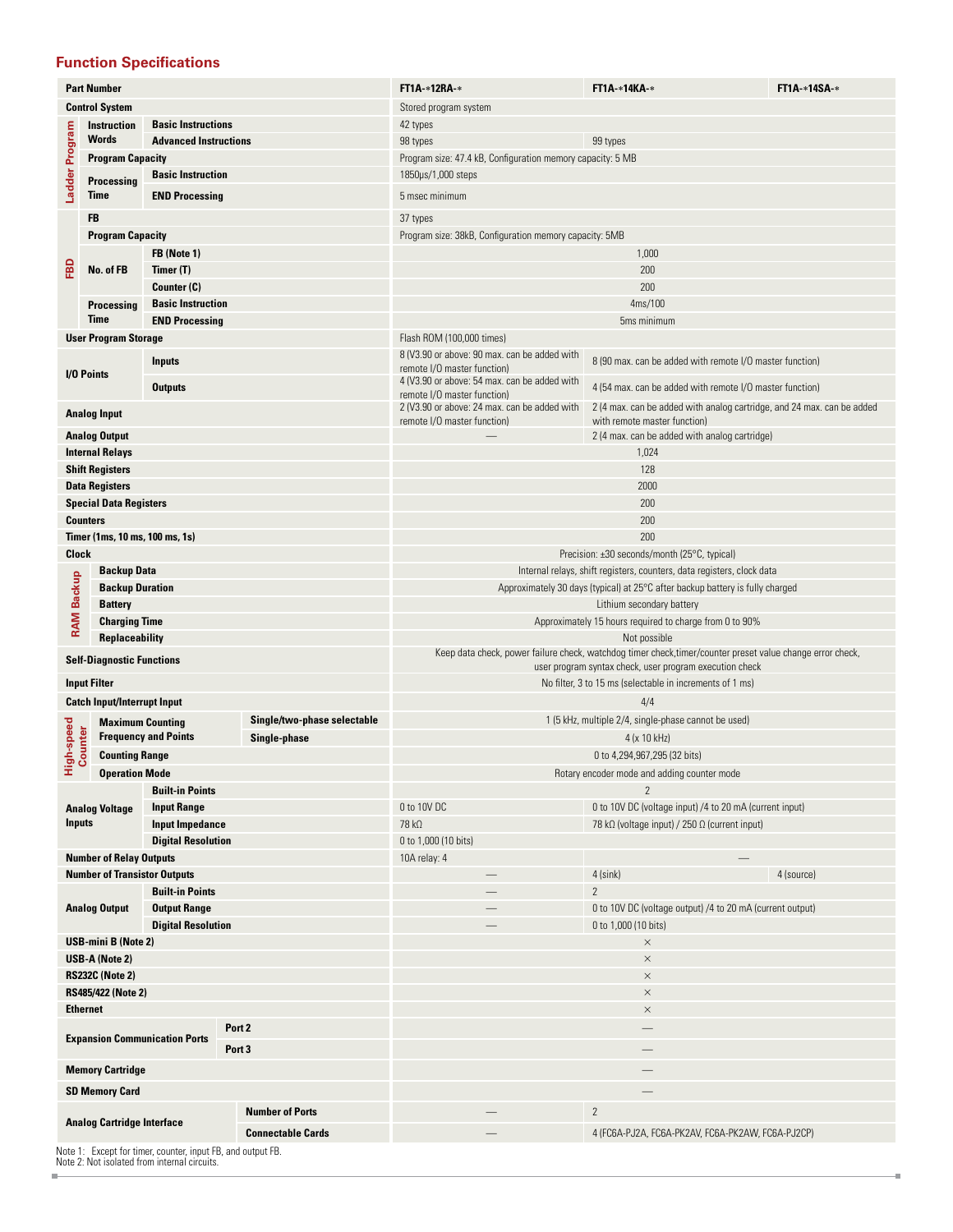#### **Display Specifications**

|                                               | Part No.                      | <b>Touch</b>                                                                                                                                      |                                |  |  |  |
|-----------------------------------------------|-------------------------------|---------------------------------------------------------------------------------------------------------------------------------------------------|--------------------------------|--|--|--|
|                                               | <b>Display Element</b>        | TFT color LCD                                                                                                                                     | STN monochrome LCD             |  |  |  |
|                                               | <b>Colors/Shades</b>          | 65.536 colors                                                                                                                                     | Monochrome 8 shades            |  |  |  |
|                                               | <b>Effective Display Area</b> | 88.92 W x 37.05 H mm                                                                                                                              | 87.59 W x 35.49 H mm           |  |  |  |
|                                               | <b>Display Resolution</b>     | 240 W x 100 H pixels                                                                                                                              |                                |  |  |  |
|                                               | <b>View Angle</b>             | Left/right 40°, top 20°, bottom 60°                                                                                                               | Left/right/top/bottom: 45°     |  |  |  |
|                                               | <b>Contrast Adjustment</b>    | Not possible                                                                                                                                      | 32 levels                      |  |  |  |
|                                               | <b>Backlight</b>              | <b>IFD</b>                                                                                                                                        | LED (white, red, pink)         |  |  |  |
|                                               | <b>Backlight Life</b>         | 50,000 hours (Note 1)                                                                                                                             |                                |  |  |  |
|                                               | <b>Brightness</b>             | 400 cd/m <sup>2</sup> (Note 2)                                                                                                                    | 740 cd/m <sup>2</sup> (Note 2) |  |  |  |
|                                               | <b>Brightness Adjustment</b>  | 32 levels                                                                                                                                         |                                |  |  |  |
| <b>Backlight Control</b><br>Auto off function |                               |                                                                                                                                                   |                                |  |  |  |
| <b>Backlight Replacement</b>                  |                               | Not possible                                                                                                                                      |                                |  |  |  |
|                                               | 1/4 Size                      | 8 x 8 pixels [JIS 8-bit code, ISO 8859-1 (Western European languages), ANSI 1250 (central Europe)], ANSI 1257 (Baltic), ANSI 1251 (Cyrillic)      |                                |  |  |  |
| Display Character Size                        | 1/2 Size                      | 8 x 16 pixels [JIS 8-bit code, ISO 8859-1 (Western European languages),<br>ANSI 1250 (central Europe) J, ANSI 1257 (Baltic), ANSI 1251 (Cyrillic) |                                |  |  |  |
|                                               |                               | 16 x 32 pixels, 24 x 48 pixels, 32 x 64 pixels<br>(Western European languages: ISO 8859-1)                                                        |                                |  |  |  |
|                                               | <b>Full Size</b>              | 16 x 16 pixels (Japanese JIS first and second level characters, simplified Chinese, traditional Chinese, Korean)                                  |                                |  |  |  |
|                                               | <b>Double Size</b>            | 32 x 32 pixels (Japanese JIS first level characters, Mincho font)                                                                                 |                                |  |  |  |
|                                               | 1/4 Size                      | 30 characters x 12 lines/screen                                                                                                                   |                                |  |  |  |
|                                               | 1/2 Size                      | 30 characters x 6 lines/screen                                                                                                                    |                                |  |  |  |
| of Characters                                 | <b>Full Size</b>              | 15 characters x 6 lines/screen                                                                                                                    |                                |  |  |  |
| <u>ؤ</u>                                      | <b>Double Size</b>            | 7 characters x 3 lines/screen                                                                                                                     |                                |  |  |  |
| <b>Character Magnification</b>                |                               | 0.5x, 1x, 2x, 3x, 4x, 5x, 6x, 7x, 8x vertically and horizontally                                                                                  |                                |  |  |  |
|                                               | <b>Character Attributes</b>   | Blink, reverse, bold, shadowed (blink is 1 sec or 0.5 sec)                                                                                        |                                |  |  |  |
|                                               | <b>Graphics</b>               | Line, polyline, polygon, rectangle, circle, ellipse, arc, pie, equilateral polygons (3, 4, 5, 6, 8), fill, picture                                |                                |  |  |  |
|                                               | <b>Window Display</b>         | 3 popup screens + 1 system screen                                                                                                                 |                                |  |  |  |

Note 1: The backlight life refers to the time until the brightness reduces by half after use at 25°C.

Note 2: Brightness of LCD only (monochrome LCD: when lit white).

#### **Operation Specifications**

| Part No.                    | <b>Touch</b>                            |
|-----------------------------|-----------------------------------------|
| <b>Switching Element</b>    | Analog resistive membrane (touch panel) |
| <b>Operating Force</b>      | 0.2 to 2.5N                             |
| <b>Mechanical Life</b>      | 1 million operations                    |
| <b>Acknowledgment Sound</b> | Flectric Buzzer                         |
| <b>Multiple Press</b>       | Not possible                            |

#### **HMI Function Specifications**

Ű.

| Drawings, bit button, word button, goto screen button, key button, multi-button, keypad, selector switch, potentiometer, numerical input, character input, pilot lamp, picture<br>display, message display, message switching display, alarm list display, alarm log display, numerical display, bar chart, line chart, pie chart, meter, calendar, bit write<br>command, word write command, goto screen command, timer, script command, multi-command, system area, start time, Auto Backlight OFF, O/I Link, user communication,<br>maintenance communication, DM Link Communication, PLC Link Communication (Note 1), alarm log, data log, operation log, data storage area, preventive maintenance,<br>recipe, text group, global script, user account, project data transfer using external memory, downloading logged data in external memory, USB auto-run function |
|-----------------------------------------------------------------------------------------------------------------------------------------------------------------------------------------------------------------------------------------------------------------------------------------------------------------------------------------------------------------------------------------------------------------------------------------------------------------------------------------------------------------------------------------------------------------------------------------------------------------------------------------------------------------------------------------------------------------------------------------------------------------------------------------------------------------------------------------------------------------------------|
|                                                                                                                                                                                                                                                                                                                                                                                                                                                                                                                                                                                                                                                                                                                                                                                                                                                                             |
|                                                                                                                                                                                                                                                                                                                                                                                                                                                                                                                                                                                                                                                                                                                                                                                                                                                                             |

٠

Note 1: The up-to-date information on the connectable PLC can be obtained from http://www.idec.com/language.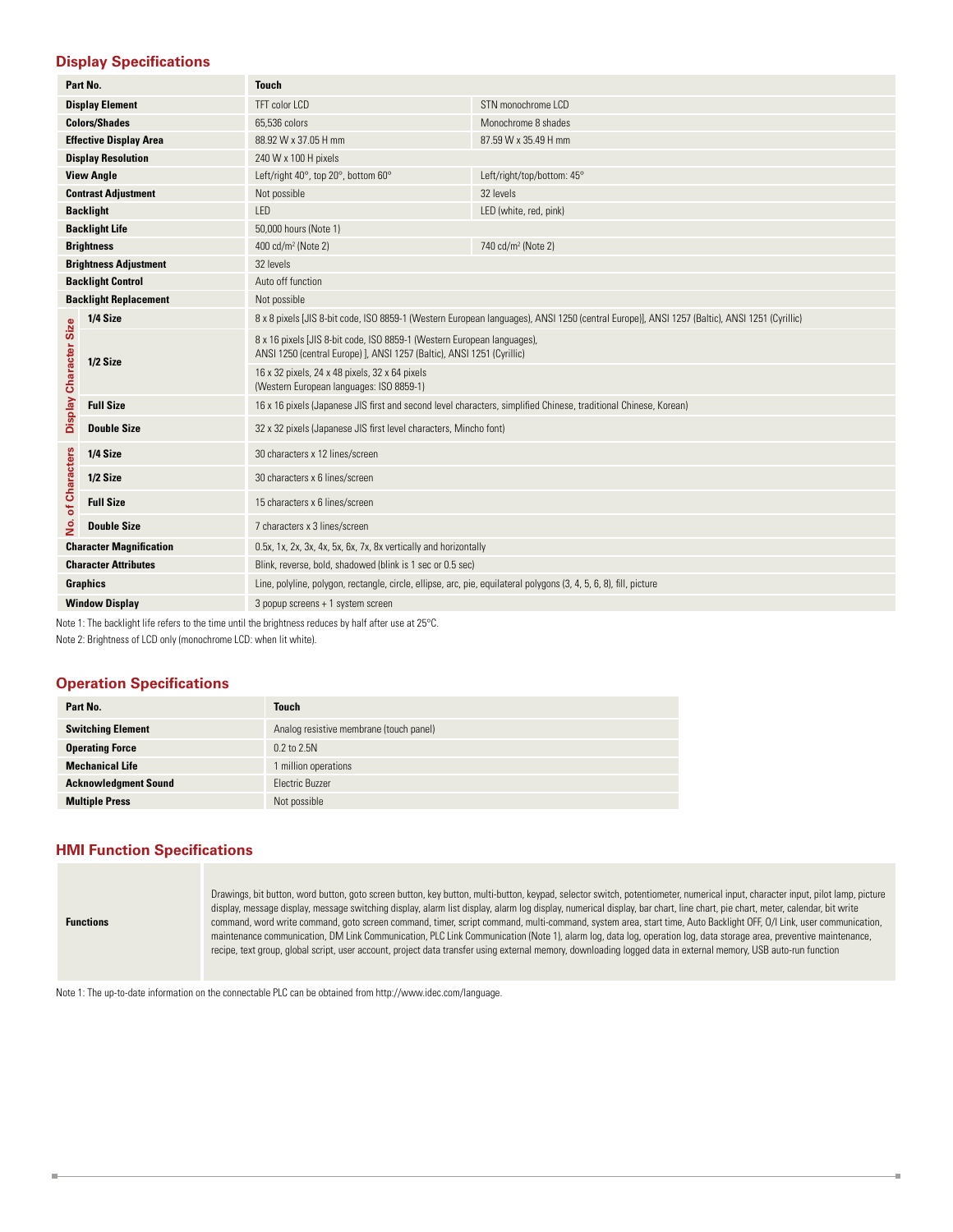#### **Input Specifications**

I.

| <b>Part Number</b>                                                |                                              |                                | *12RA *                                                 | *14КА-*                                                                                                       | *14SA-*          |  |  |
|-------------------------------------------------------------------|----------------------------------------------|--------------------------------|---------------------------------------------------------|---------------------------------------------------------------------------------------------------------------|------------------|--|--|
|                                                                   | <b>Input Points</b>                          |                                | 6                                                       |                                                                                                               |                  |  |  |
|                                                                   | <b>Input Type</b>                            |                                | Sink                                                    | Source                                                                                                        | Sink             |  |  |
|                                                                   | <b>Input Voltage Range</b>                   |                                | 0 to 28.8V DC                                           |                                                                                                               |                  |  |  |
|                                                                   | <b>Rated Input Current</b>                   |                                | $4.4 \text{ mA}$                                        | $5.2 \text{ mA}$                                                                                              | $4.4 \text{ mA}$ |  |  |
|                                                                   | <b>Input Impedance</b>                       |                                | $5.5 k\Omega$                                           | $4.7 k\Omega$                                                                                                 | $5.5 k\Omega$    |  |  |
|                                                                   | <b>Input Delay Time</b>                      | $OFF \rightarrow ON$           | $2.5 \,\mu s$ + soft filter setting                     |                                                                                                               |                  |  |  |
|                                                                   | $ON \rightarrow OFF$                         |                                | $5 \mu s$ + soft filter setting                         |                                                                                                               |                  |  |  |
| Digital Input                                                     | <b>Isolation</b>                             | <b>Between input terminals</b> | Not isolated                                            |                                                                                                               |                  |  |  |
|                                                                   |                                              | <b>Internal circuit</b>        | Not isolated                                            |                                                                                                               |                  |  |  |
|                                                                   | <b>Input Type</b>                            |                                | Type 1 (IEC 61131-2)                                    |                                                                                                               |                  |  |  |
|                                                                   | <b>External Load for I/O Interconnection</b> |                                | Not needed                                              |                                                                                                               |                  |  |  |
|                                                                   |                                              | <b>OFF voltage</b>             | Sink type: 5V DC max.<br>Source type: 15V DC min.       |                                                                                                               |                  |  |  |
|                                                                   |                                              | <b>ON voltage</b>              | Sink type: 15V DC min.<br>Source type: 5V DC max.       |                                                                                                               |                  |  |  |
|                                                                   | <b>Operating Level</b>                       | <b>OFF current</b>             | Sink type: 0.9 mA max.<br>Source type: -1.0 mA min.     |                                                                                                               |                  |  |  |
|                                                                   |                                              | <b>ON</b> current              | Sink type: 2.7 mA min.<br>Source type: -3.0 mA max.     |                                                                                                               |                  |  |  |
|                                                                   | <b>Input Points</b>                          |                                | $\overline{c}$                                          |                                                                                                               |                  |  |  |
|                                                                   | <b>Input Type</b>                            |                                | Voltage/Current input<br>Voltage input                  |                                                                                                               |                  |  |  |
|                                                                   | <b>Input Range</b>                           |                                | 0 to 10.0 VDC<br>0 to 10.0 VDC / 4 to 20 mA             |                                                                                                               |                  |  |  |
|                                                                   | <b>Sampling Duration Time</b>                |                                | 2 ms maximum                                            |                                                                                                               |                  |  |  |
|                                                                   | <b>Total Input System Transfer Time</b>      |                                | $3 ms + sampling time + scan time$                      | $3 ms + sampling time + scan time$<br>(voltage input)<br>12 ms + sampling time + scan time<br>(current input) |                  |  |  |
|                                                                   | <b>Digital Resolution</b>                    |                                | 0 to 1,000 (10 bits)                                    |                                                                                                               |                  |  |  |
|                                                                   |                                              | $25^\circ$ C                   | $±3\%$ of full scale                                    |                                                                                                               |                  |  |  |
| Analog Input                                                      | <b>Input Error</b>                           | <b>Total</b>                   | $±5\%$ of full scale                                    |                                                                                                               |                  |  |  |
|                                                                   | <b>Isolation</b>                             | <b>Between input terminals</b> | Not isolated                                            |                                                                                                               |                  |  |  |
|                                                                   |                                              | <b>Internal circuit</b>        | Not isolated                                            |                                                                                                               |                  |  |  |
|                                                                   |                                              | Digital I/O                    | Type 1 (not conforming to IEC 61131-2 digital I/O type) |                                                                                                               |                  |  |  |
|                                                                   |                                              |                                | OFF voltage: 5V maximum                                 |                                                                                                               |                  |  |  |
|                                                                   | When used as digital<br>input                |                                | ON voltage: 15V minimum                                 |                                                                                                               |                  |  |  |
|                                                                   |                                              | <b>Operation Level</b>         | OFF current: 0.06 mA maximum                            |                                                                                                               |                  |  |  |
|                                                                   |                                              |                                | ON current: 0.20 mA minimum                             |                                                                                                               |                  |  |  |
|                                                                   |                                              | <b>Input Voltage Range</b>     |                                                         |                                                                                                               |                  |  |  |
| <b>External Power for Input</b><br><b>Output Current Capacity</b> |                                              |                                |                                                         |                                                                                                               |                  |  |  |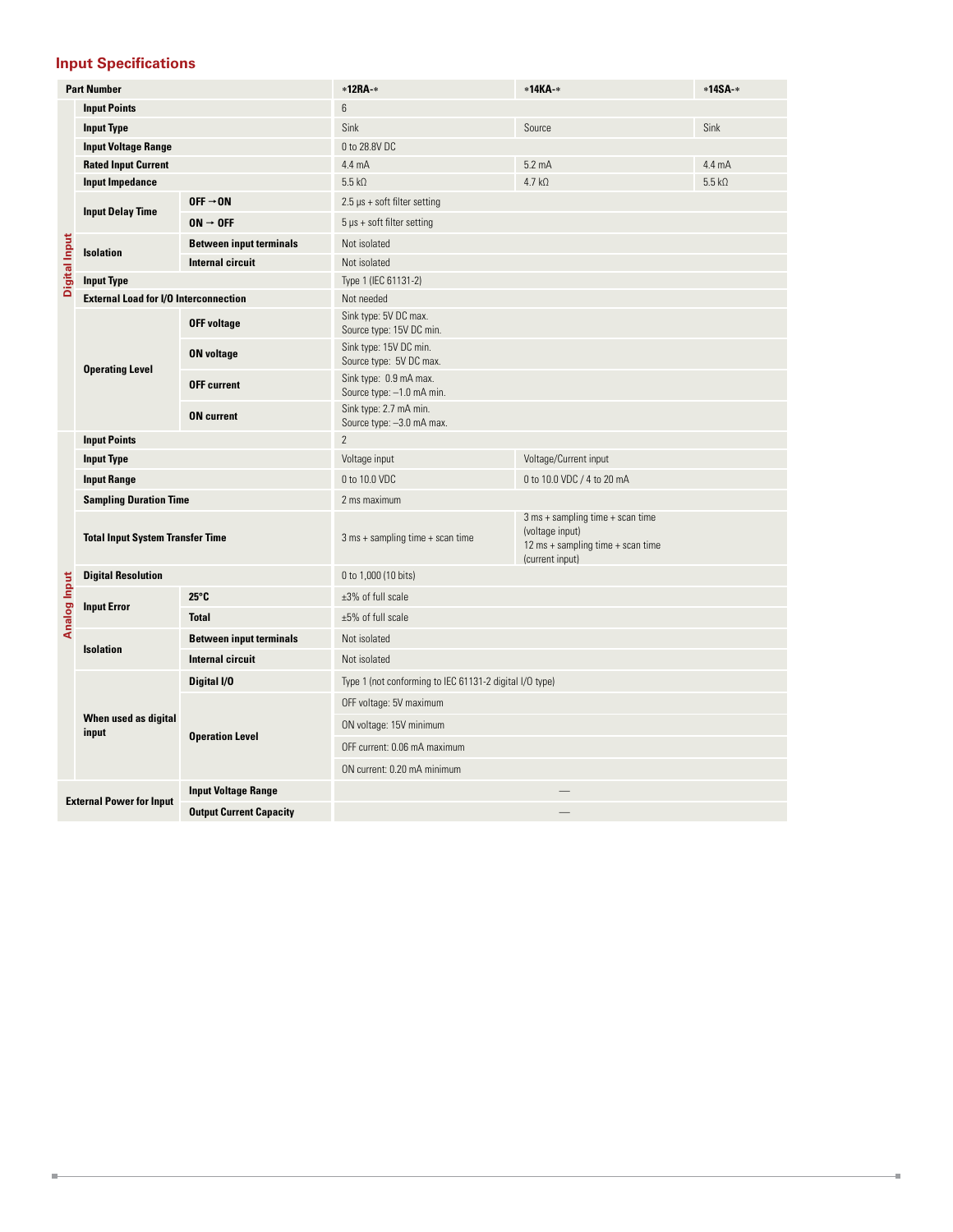#### **Output Specifications**

| <b>Part Number</b>            |                                               |                                                        | *12RA *                                                           | *14KA *                                                                 | *14SA-*        |  |
|-------------------------------|-----------------------------------------------|--------------------------------------------------------|-------------------------------------------------------------------|-------------------------------------------------------------------------|----------------|--|
|                               |                                               | <b>Transistor Sink Output</b>                          |                                                                   | $\overline{4}$                                                          |                |  |
|                               | <b>Output Points</b>                          | <b>Transistor Source Output</b>                        |                                                                   |                                                                         | $\overline{4}$ |  |
|                               | <b>Rated Load Voltage</b>                     |                                                        |                                                                   | 24V DC                                                                  |                |  |
|                               | <b>Input Voltage Range</b>                    |                                                        |                                                                   | 20.4 to 28.8V DC                                                        |                |  |
|                               | 1 point<br><b>Maximum Load</b>                |                                                        |                                                                   | 0.3A maximum                                                            |                |  |
|                               | <b>Current</b>                                | 1 common                                               |                                                                   | 1A maximum                                                              |                |  |
|                               | <b>Voltage Drop (ON Voltage)</b>              |                                                        |                                                                   | 1V maximum (voltage between COM and output terminals when output is ON) |                |  |
| <b>Transistor Output</b>      | <b>Inrush Current</b>                         |                                                        |                                                                   | 1A                                                                      |                |  |
|                               | <b>Leakage Current</b>                        |                                                        |                                                                   | 0.1 mA maximum                                                          |                |  |
|                               | <b>Clamping Voltage</b>                       |                                                        |                                                                   | $39V \pm 1V$                                                            |                |  |
|                               | <b>Maximum Lamp Load</b>                      |                                                        |                                                                   | 8 W maximum                                                             |                |  |
|                               | <b>Inductive Load</b>                         |                                                        |                                                                   | $L/R = 10$ ms (28.8V DC, 1 Hz)                                          |                |  |
|                               | <b>External Current Draw</b>                  |                                                        |                                                                   | 100 mA maximum, 24V DC                                                  |                |  |
|                               | Isolation                                     | <b>Between output terminal</b><br>and internal circuit |                                                                   | Photocoupler isolated                                                   |                |  |
|                               |                                               | <b>Between output terminals</b>                        |                                                                   | Not isolated                                                            |                |  |
|                               | <b>Output Delay</b>                           | OFF ON                                                 |                                                                   | 100µS max.                                                              |                |  |
|                               |                                               | ON OFF                                                 |                                                                   | $200\mu S$ max.                                                         |                |  |
|                               | <b>Electrical Life</b>                        |                                                        | 100,000 operations minimum (resistive load<br>1,800 operations/h) |                                                                         |                |  |
|                               | <b>Mechanical Life</b>                        |                                                        | 20 million operations minimum (no load<br>18,000 operations/h)    |                                                                         |                |  |
| <b>Relay Output</b><br>Common | <b>Dielectric Strength</b>                    | <b>Between output terminal</b><br>and internal circuit | 2,300V AC, 1 minute                                               |                                                                         |                |  |
|                               |                                               | <b>Between output terminals</b><br>(between COMs)      | 2,300V AC, 1 minute                                               |                                                                         |                |  |
|                               | <b>Output Points</b>                          |                                                        |                                                                   | $\overline{c}$                                                          |                |  |
|                               | <b>Analog Output Signal Type</b>              |                                                        |                                                                   | Voltage/Current output (Selectable)                                     |                |  |
|                               | <b>Analog Output Range</b>                    |                                                        |                                                                   | 0 to 10V DC / 4 to 20mA                                                 |                |  |
|                               | <b>Load Impedance</b>                         |                                                        |                                                                   | $2k\Omega$ min (voltage input) / 500 $\Omega$ max (current input)       |                |  |
|                               | <b>Applicable Load Type</b>                   |                                                        |                                                                   | <b>Resistive Load</b>                                                   |                |  |
|                               | <b>Maximum Deviation at 25°C</b>              |                                                        |                                                                   | $±0.3\%$ of full scale                                                  |                |  |
|                               | <b>Temperature Coefficient</b>                |                                                        |                                                                   | ±0.02%/°C of full scale                                                 |                |  |
| <b>Analog Output</b>          | <b>Repeatability After Stabilization Time</b> |                                                        |                                                                   | $±0.4\%$ of full scale                                                  |                |  |
|                               | <b>Non-linearity</b>                          |                                                        |                                                                   | $±0.01\%$ of full scale                                                 |                |  |
|                               | <b>Output Ripple</b>                          |                                                        |                                                                   | 30mV max. (spike noise not included)                                    |                |  |
|                               | <b>Overshoot</b>                              |                                                        |                                                                   | 0% (Note 2)                                                             |                |  |
|                               | <b>Total Error</b>                            |                                                        |                                                                   | ±1.0% of full scale including ripple                                    |                |  |
|                               | <b>Effect of Improper Output Connection</b>   |                                                        |                                                                   | No damage                                                               |                |  |
|                               | <b>Digital Resolution</b>                     |                                                        |                                                                   | 0 to 1,000 (10 bits)                                                    |                |  |
|                               | <b>Output Value of LSB</b>                    |                                                        |                                                                   | 10mV (0-10V) / 16μA (4-20mA)                                            |                |  |
|                               | <b>Monotonicity</b>                           |                                                        |                                                                   | Yes                                                                     |                |  |
|                               | <b>Current loop open</b>                      |                                                        |                                                                   | Not detectable                                                          |                |  |

Ű.

Note 1: High-speed output terminal (100 kHz pulse output terminal): 5 μs max. Normal output terminal (including 5kHz pulse output terminal): 100 μs max.

Note 2: Overshoot may occur under light load conditions. Overshoot can be suppressed by inserting a damping resistor. Damping resistor value: approx. 150Ω including the input impedance.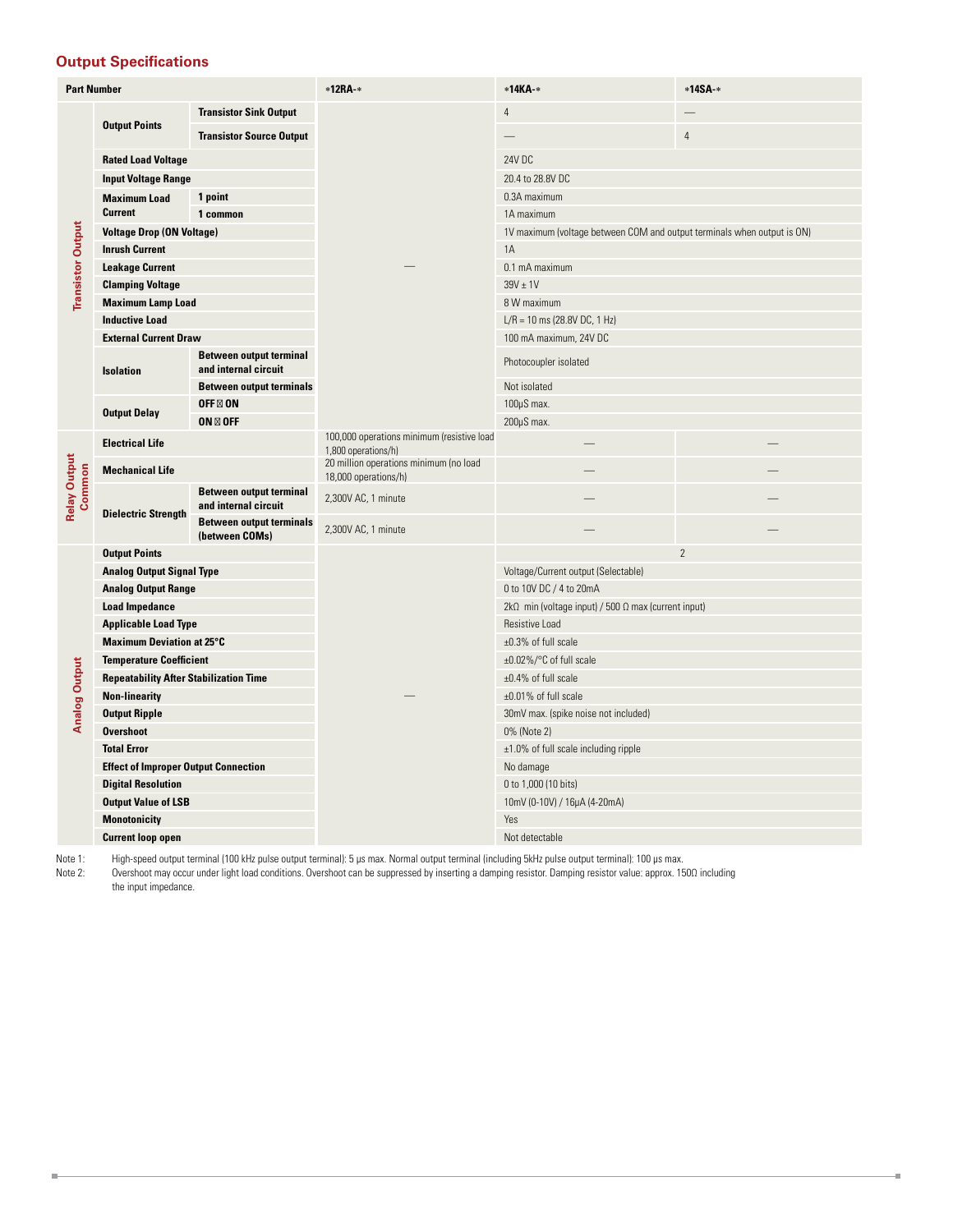# **Analog Expansion Cartridge Specifications (FC6A-P)**

#### **Specifications**

| Part No.                      | FC6A-PJ2A                            | FC6A-PJ2CP        | FC6A-PK2AV               | FC6A-PK2AW                |
|-------------------------------|--------------------------------------|-------------------|--------------------------|---------------------------|
| <b>Type</b>                   | Voltage/Current Input                | Temperature Input | Voltage Output           | <b>Current Output</b>     |
| <b>Number of Input/Output</b> |                                      |                   |                          |                           |
| <b>Rated Voltage</b>          | 5.0V, 3.3V (supplied from the Touch) |                   |                          |                           |
| <b>Consumption Current</b>    | $5.0V: -$<br>3.3V: 30mA              |                   | 5.0V: 70mA<br>3.3V: 30mA | 5.0V: 185mA<br>3.3V: 30mA |
| Weight                        | 15g                                  |                   |                          |                           |

# **Output Specifications**

| <b>Part Number</b>  |                                                                            | <b>FC6A-PK2AV</b>         | FC6A-PK2AW                 |
|---------------------|----------------------------------------------------------------------------|---------------------------|----------------------------|
| <b>Type</b>         |                                                                            | Voltage Output            | Current Output             |
| <b>Output Type</b>  | <b>Voltage Output</b>                                                      | 0 to 10V DC               |                            |
|                     | <b>Current Output</b>                                                      | $\overline{\phantom{0}}$  | 4 to 20mA DC               |
|                     | Impedance                                                                  | $2k\Omega$ min.           | $500 \text{ k}\Omega$ max. |
| Load                | <b>Load Type</b>                                                           | Resistance Load           |                            |
|                     | <b>Cycle Time</b>                                                          | 20ms                      |                            |
| D/A                 | <b>Settling Time</b>                                                       | 40ms max.                 | 20ms max.                  |
| <b>Conversion</b>   | <b>Total Output</b><br><b>System Transfer Type</b>                         | 60ms+1 scan               | 40ms+1 scan                |
|                     | <b>Maximum Error at 25°C</b>                                               | $\pm 0.3\%$ of full scale |                            |
|                     | <b>Temperature</b><br><b>Coefficient</b>                                   | ±0.02%/°C of full scale   |                            |
|                     | <b>Reproducibility after Stabilization Time</b>                            | ±0.4% of full scale       |                            |
|                     | <b>Non-linearity</b>                                                       | $±0.01\%$ of full scale   |                            |
| <b>Output error</b> | <b>Output Ripple</b>                                                       | 30mV max.                 |                            |
|                     | <b>Overshoot</b>                                                           | 0%                        |                            |
|                     | <b>Maximum Error</b>                                                       | $±1.0\%$ of full scale    |                            |
|                     | <b>Effect of Improper Output Terminal</b><br><b>Connection</b>             | No damage                 |                            |
|                     | <b>Digital Resolution</b>                                                  | 4096 (12 bits)            |                            |
|                     | <b>LSB Output Value</b>                                                    | 2.44mV (0 to 10V)         | 3.91µA (4 to 20mA)         |
| <b>Data</b>         | <b>Data Format in Application</b>                                          | 0 to 4095 (0 to 10V)      | 0 to 4095 (4 to 20mA)      |
|                     | <b>Monotonicity</b>                                                        | Yes                       |                            |
|                     | <b>Open Current Loop</b>                                                   | $\qquad \qquad -$         | Cannot be detected         |
| <b>Noise</b>        | <b>Maximum Temporary Deviation during Electrical</b><br><b>Noise Tests</b> | ±4.0 of full scale        |                            |
| <b>Resistance</b>   | <b>Recommended Cable</b>                                                   | Shieleded twisted pair    |                            |
|                     | <b>Crosstalk</b>                                                           | 1 LSB max.                |                            |
| <b>Isolation</b>    |                                                                            | None                      |                            |
|                     | <b>Calibration to Maintain Rated Accuracy</b>                              | Impossible                |                            |
|                     | <b>Selection of Output Signal Type</b>                                     | Voltage output only       | Current output only        |

# **Applicable Wire**

I.

| <b>Cartridge Part No.</b> | FC6A-PJ2A                            | FC6A-PJ2CP                  | <b>FC6A PK2AV</b>                    | <b>FC6A PK2AW</b> |
|---------------------------|--------------------------------------|-----------------------------|--------------------------------------|-------------------|
| <b>Applicable Wire</b>    | 0.3mm2 (AWG22) shielded twisted pair | 0.3mm2 (AWG22) twisted pair | 0.3mm2 (AWG22) shielded twisted pair |                   |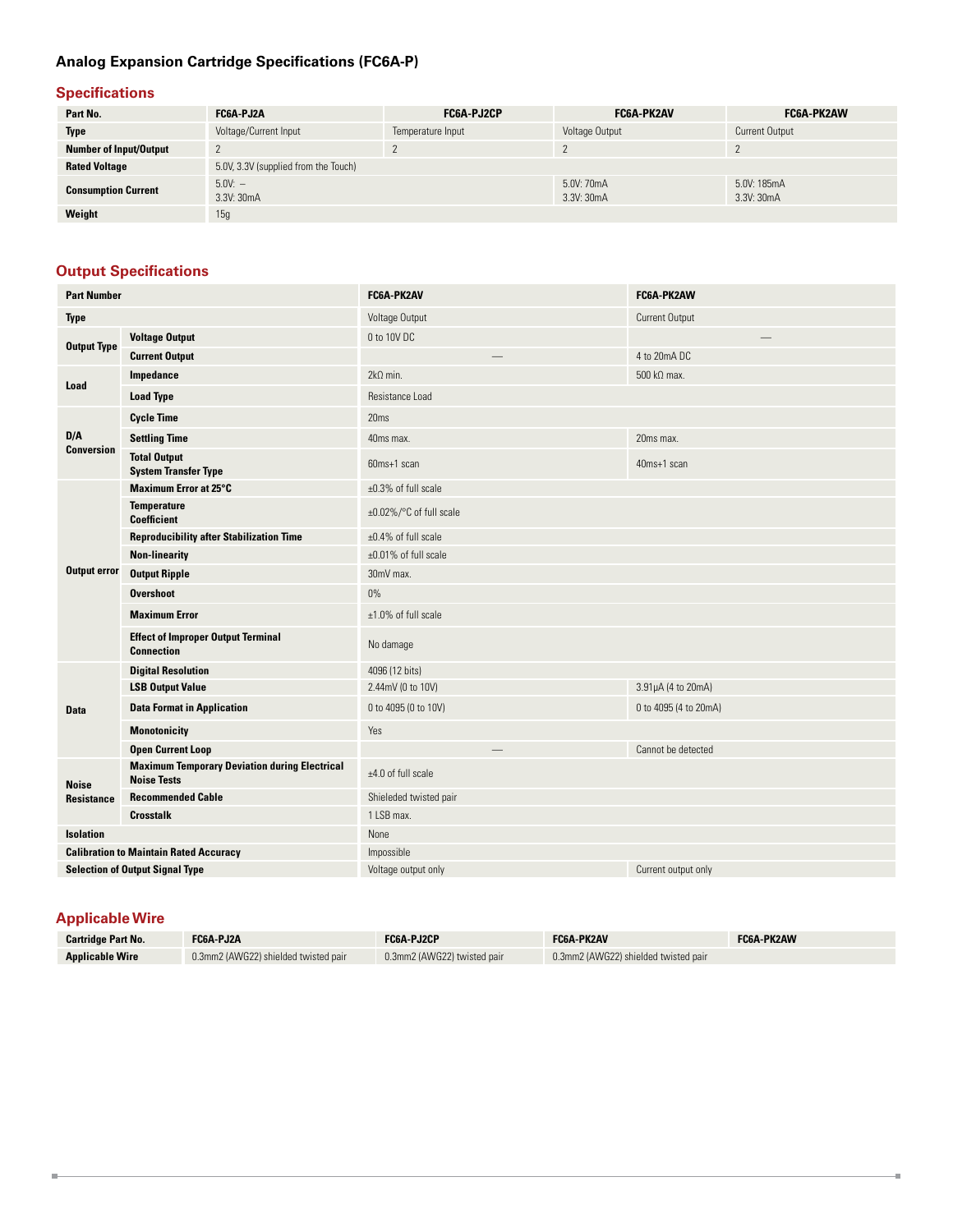#### **Input Specifications**

|                                              | Part No.                                                                   | FC6A-PJ2A               |                                                                           | FC6A-PJ2CP                                                                                                                                                                 |                                                                                                                                                                                                                                                                                                                              |  |
|----------------------------------------------|----------------------------------------------------------------------------|-------------------------|---------------------------------------------------------------------------|----------------------------------------------------------------------------------------------------------------------------------------------------------------------------|------------------------------------------------------------------------------------------------------------------------------------------------------------------------------------------------------------------------------------------------------------------------------------------------------------------------------|--|
|                                              | <b>Input Type</b>                                                          | <b>Voltage Input</b>    | <b>Current Input</b>                                                      | <b>Resistance Thermometer</b>                                                                                                                                              | <b>Thermocouple</b>                                                                                                                                                                                                                                                                                                          |  |
| <b>Input Range</b>                           |                                                                            | 0 to 10V DC             | 4 to 20mA DC<br>0 to 20mA DC                                              | Pt100:<br>$-200$ to $+850^{\circ}$ C<br>Pt1000:<br>$-200$ to $+600^{\circ}$ C<br>Ni100:<br>$-60$ to $+180^{\circ}$ C<br>$-60$ to $+180^{\circ}$ C<br>Ni1000:<br>3-wire RTD | K: -200 to 1300°C<br>J: $-200$ to $1000^{\circ}$ C<br>R: 0 to 1760°C<br>S: 0 to 1760°C<br>B: 0 to 1820°C<br>E: $-200$ to 800 $^{\circ}$ C<br>T: $-200$ to $400^{\circ}$ C<br>N: -200 to 1300°C<br>$C: 0$ to 2315 $\degree$ C                                                                                                 |  |
|                                              | <b>Input Impedance</b>                                                     | $1M\Omega$ min.         | $250\Omega$ max.                                                          | $1M\Omega$ min.                                                                                                                                                            |                                                                                                                                                                                                                                                                                                                              |  |
|                                              | <b>Allowable Conductor Resistance</b>                                      |                         | $\overline{\phantom{0}}$                                                  | $10\Omega$ max.                                                                                                                                                            | $\overline{\phantom{0}}$                                                                                                                                                                                                                                                                                                     |  |
|                                              | <b>Input Detection Current</b>                                             |                         |                                                                           | Typ: 0.2mA, 1.0mA max.                                                                                                                                                     |                                                                                                                                                                                                                                                                                                                              |  |
|                                              |                                                                            |                         | 10 <sub>ms</sub>                                                          |                                                                                                                                                                            | 250ms                                                                                                                                                                                                                                                                                                                        |  |
|                                              | <b>Sample Duration Time</b>                                                |                         |                                                                           |                                                                                                                                                                            |                                                                                                                                                                                                                                                                                                                              |  |
|                                              | <b>Sample Interval</b>                                                     |                         | 20ms                                                                      |                                                                                                                                                                            | 500ms                                                                                                                                                                                                                                                                                                                        |  |
| <b>AD Conversion</b>                         | <b>Total Input System Transfer Time</b>                                    |                         | $20ms + 1 scan$                                                           |                                                                                                                                                                            | $500ms + 1 scan$                                                                                                                                                                                                                                                                                                             |  |
|                                              | <b>Type of Input</b>                                                       | Single-ended input      |                                                                           |                                                                                                                                                                            |                                                                                                                                                                                                                                                                                                                              |  |
|                                              | <b>Operating Mode</b>                                                      | Self-scan               |                                                                           |                                                                                                                                                                            |                                                                                                                                                                                                                                                                                                                              |  |
|                                              | <b>Conversion Method</b>                                                   | SAR                     |                                                                           |                                                                                                                                                                            |                                                                                                                                                                                                                                                                                                                              |  |
| <b>Input Error</b>                           | <b>Maximum Error</b><br>at $25^{\circ}$ C                                  | $±0.1\%$ of full scale  |                                                                           | $±0.1\%$ of full scale                                                                                                                                                     | ±0.1% of full scale<br>Cold junction compensation accuracy $\pm 4.0$ °C or less<br>Exceptions<br>R, S thermocouple error:<br>±6.0°C (0 to 200 °C range only)<br>B thermocouple error: Not guaranteed<br>(0 to 300 °C range only)<br>K, J, E, T, N thermocouple error:<br>$±0.4\%$ of full scale<br>(0°C or lower range only) |  |
|                                              | <b>Temperature Coefficient</b>                                             | ±0.02%/°C of full scale |                                                                           |                                                                                                                                                                            |                                                                                                                                                                                                                                                                                                                              |  |
|                                              | <b>Reproducibility After Stabilization Time</b>                            | ±0.5% of full scale     |                                                                           |                                                                                                                                                                            |                                                                                                                                                                                                                                                                                                                              |  |
| <b>Non-liniarity</b><br>±0.01% of full scale |                                                                            |                         |                                                                           |                                                                                                                                                                            |                                                                                                                                                                                                                                                                                                                              |  |
|                                              | <b>Maximum Error</b>                                                       | $±1.0\%$ of full scale  |                                                                           |                                                                                                                                                                            |                                                                                                                                                                                                                                                                                                                              |  |
| Data                                         | <b>Digital Resolution</b>                                                  | 4096 (12 bits)          |                                                                           | Pt100:<br>10,500<br>$(14 \text{ bits})$<br>Pt1000:<br>8000<br>$(13 \text{ bits})$<br>Ni100:<br>2400<br>$(12 \text{ bits})$<br>Ni1000:<br>2400<br>$(12 \text{ bits})$       | K: 15,000 (14 bits)<br>J: 12,000 (14 bits)<br>R: 17,600 (15 bits)<br>S: 17,600 (15 bits)<br>B: 18,200 (15 bits)<br>E: 10,000 (14 bits)<br>$T: 6,000$ (13 bits)<br>N: 15,000 (14 bits)<br>C: 23,150 (15 bits)                                                                                                                 |  |
|                                              | <b>LSB Input Value</b>                                                     | 2.44mV<br>(0 to 10V DC) | $4.88\mu A$<br>(DC0 to 20mA)<br>$3.91\mu A$<br>(DC4 to 20mA)              | $0.1^{\circ}$ C<br>$0.18$ °F                                                                                                                                               |                                                                                                                                                                                                                                                                                                                              |  |
|                                              | <b>Data Format in Application</b>                                          |                         | Can be arbitrarily set for each channel in the range of -32,768 to 32,773 |                                                                                                                                                                            |                                                                                                                                                                                                                                                                                                                              |  |
|                                              |                                                                            |                         |                                                                           |                                                                                                                                                                            |                                                                                                                                                                                                                                                                                                                              |  |
|                                              | <b>Monotonicity</b>                                                        | Yes                     |                                                                           |                                                                                                                                                                            |                                                                                                                                                                                                                                                                                                                              |  |
|                                              | <b>Maximum Temporary Deviation during</b><br><b>Electrical Noise Tests</b> | ±4.0% of full scale     |                                                                           |                                                                                                                                                                            |                                                                                                                                                                                                                                                                                                                              |  |
|                                              | <b>Recommended Cable</b>                                                   | Shielded twisted pair   |                                                                           | Twisted pair                                                                                                                                                               |                                                                                                                                                                                                                                                                                                                              |  |
| <b>Noise Resistance</b>                      | <b>Crosstalk</b>                                                           | 1LSB max.               |                                                                           |                                                                                                                                                                            |                                                                                                                                                                                                                                                                                                                              |  |
|                                              | <b>Isolation</b>                                                           | None                    |                                                                           |                                                                                                                                                                            |                                                                                                                                                                                                                                                                                                                              |  |
|                                              | <b>Effect When Input is Incorrectly Wired</b>                              | No damage               |                                                                           |                                                                                                                                                                            |                                                                                                                                                                                                                                                                                                                              |  |
|                                              | <b>Maximum Allowable Constant Load</b><br>(non-destructive)                | 13V DC                  | 40mA                                                                      | 13V DC                                                                                                                                                                     |                                                                                                                                                                                                                                                                                                                              |  |
|                                              | <b>Input Type Modification</b>                                             | Software programming    |                                                                           |                                                                                                                                                                            |                                                                                                                                                                                                                                                                                                                              |  |
|                                              | <b>Calibration to Maintain Rated Accuracy</b>                              | Impossible              |                                                                           |                                                                                                                                                                            |                                                                                                                                                                                                                                                                                                                              |  |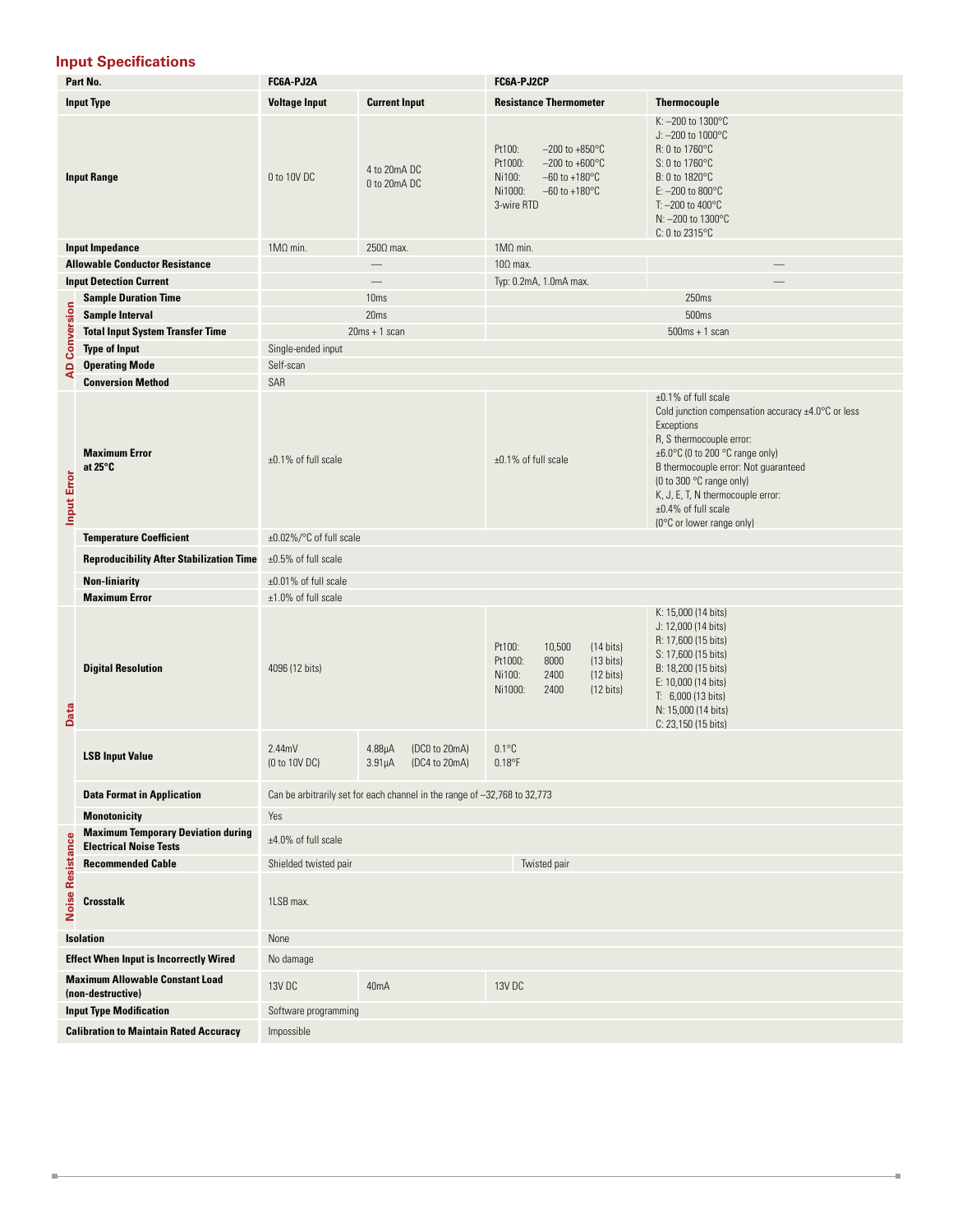#### **Mounting Hole Layout**

**FT1A-**\***12RA-**\* **FT1A-**\***14**\***A-**\*



#### **Dimensions**

**Relay Output Model (FT1A-12RA-**∗**) When using mounting bracket (HG9Z-4K2PN04)**

All dimensions in mm.

Ű.







Note: Waterproof characteristic may not be obtained depending on the panel material and size.

# **LCD Active Area**

| LCD Type   |       |       |
|------------|-------|-------|
| TFT        | 88.92 | 37.05 |
| <b>STN</b> | 87.59 | 35.49 |

All dimensions in mm.

g.

# **Transistor Output Model (FT1A-14KA-**∗ / **FT1A-14SA-**∗**) When using mounting bracket (HG9Z-4K2PN04)**



## **When using rear mount adapter (FT9Z-1A01) When using rear mount adapter (FT9Z-1A01)**